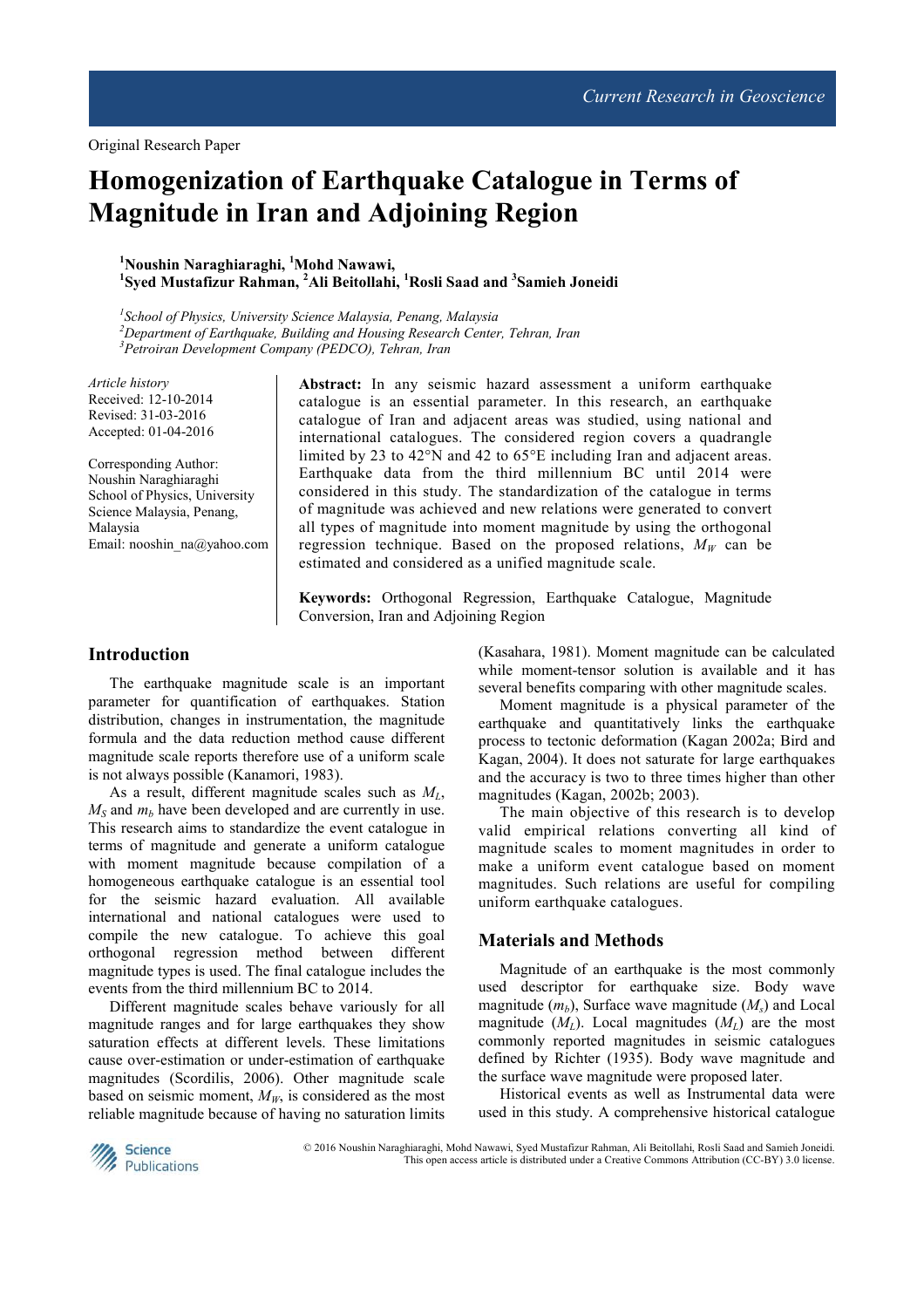for Iran earthquakes was compiled by (Berberian, 1994 and Ambraseys and Melville, 1982).

International databases and regional sources have been consulted for the catalogue construction as followed:

- International Institute of Earthquake Engineering and Seismology (IIEES)
- Iranian Seismological Center (IRSC)
- Building and Housing Research Center (BHRC)
- ISC, International Seismological Centre UK
- NEIC, National Earthquake Information Center
- HRVD, Harvard CMT Catalogue, Harvard Centroid Moment Tensor Catalogue
- MOS, Institution of the Russian Academy of Sciences

Iran plateau is situated between the interaction of Arabian plate and Eurasian plate. Iran is situated between two old continents Eurasia; in north and Africa-Arabia in south and is known for its tectonics (Jarahi *et al*., 2016).

Figure 1 shows the epicenter of earthquakes in study area. The quantity and reliability of these contributions ensured that the catalogue is well defined. For most of the Iranian earthquake events after 1963 only  $m_b$  was reported.  $m_b$  saturates for magnitudes bigger than 6.2

(Singh *et al*., 1983). *MS* saturation level is around magnitude 8, so it would be reliable for earthquakes less than magnitude 8. The most suitable magnitude for earthquake and seismic studies is moment magnitude because of having no saturation limits (Kasahara, 1981) and moment magnitude is an input parameter for most of the predicted ground motion equations (Karimiparidari *et al*., 2013).

Moment magnitude is not reported for historical events and this work has extended the relationships achieved from the instrumental part. These relations are used to convert the magnitudes of historical events into moment magnitude. All catalogues together have been used to develop the equations.

For studies related to earthquake catalogues, it is important to know how different magnitude scales compared with each other (Kagan, 2003). Many empirical relationships have been developed between various magnitude scales for mapping one magnitude type into the other for different regions in the world.

Use of least square linear regression may lead to incorrect results. In such situation, it is suitable to use orthogonal regression procedure (Stromeyer *et al*., 2004; Joshi and Sharma, 2008; Thingbaijam *et al*., 2008; Ristau, 2009; Das *et al*., 2012).



Fig. 1. Epicenters of the earthquakes in study area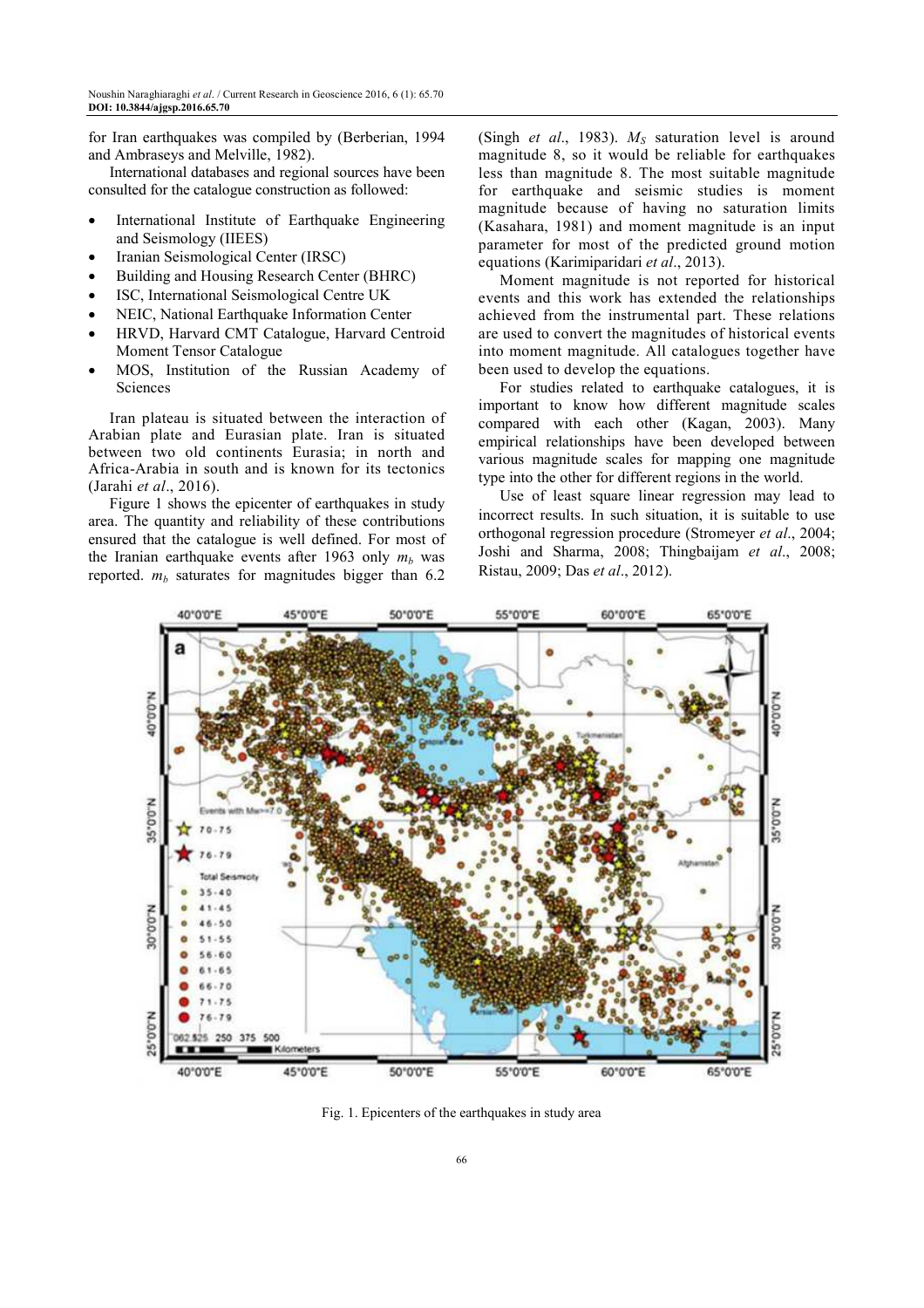Noushin Naraghiaraghi *et al*. / Current Research in Geoscience 2016, 6 (1): 65.70 **DOI: 10.3844/ajgsp.2016.65.70** 

However, this regression procedure requires the knowledge of the error variance ratio for the two magnitudes, which is usually not known. An alternative to this problem is to take the error variance ratio equal to unity, assuming that error variance of different magnitudes are approximately equal (Stromeyer *et al*., 2004; Gutdeutsch *et al*., 2002; Kaverina *et al*.,1996; Cavallini and Rebez, 1996; Panza *et al*., 1993; Gusev, 1991; Ambraseys, 1990). Orthogonal standard regression is used to generate the relations. The details of the orthogonal regression procedure for estimating regression parameters are explained in the literature (Castellaro and Bormann, 2007; Carroll and Ruppert, 1996; Madansky, 1959; Kendall and Stuart, 1946).

This study reviews Orthogonal Regression (OR) (Castellaro and Bormann, 2007), General Orthogonal Regression (GOR), Inverted Standard Least Squares Regression (ISR) and Standard Least-Squares Regression (SR). The relationships were developed for  $M_S$ *,*  $m_b$  and  $M_L$  (local magnitude).

#### **Results**

Homogeneity of the data is considered as one of prime requirements for the catalogue. This study developed several relationships between moment magnitude and other magnitude types in order to convert them into  $M_W$ .

*The Conversion of Body-Wave Magnitude Information*

The conversion relation between body-wave magnitude and moment magnitude has been developed on the basis of 500 earthquake events which body-wave magnitude  $(m_b)$  and moment magnitude  $(M_W)$  were independently reported.

The proposed conversion relations are expressed in Fig. 2. The relationships are given as followed:

SR:  $M_W$  = 1.038216( $\pm$ 0.013)  $m_b$  - 0.100564( $\pm$ 0.068) OR:  $M_W$  = 1.191018( $\pm$ 0.027)  $m_b$  - 0.909681( $\pm$ 0.148) ISR: *MW* = 1.315352(±0.0001) *mb*- 1.568054(±0.0001)

*The Conversion of Surface-Wave Magnitude Information*

In order to develop a reliable relationship between magnitude *M<sup>s</sup>* and *MW*, regression analysis was applied for two magnitude ranges: (a) events with magnitude  $M_s$   $\leq$  6.1 and (b) earthquakes with magnitude 6.1≤*M<sup>s</sup>* . The conversion relationship of information expressed as surface-wave magnitude has been built on the basis of 423 events  $(M_s < 6.1)$  for which both measures of magnitude  $(M_s$  and  $M_W$ ) were reported independently. The obtained conversion relationship is expressed in Fig. 3.



Fig. 2. The regression between  $M_W$  and  $m_b$  data



Fig. 3. Regression between  $M_W$  and  $M_S$  for  $M_S$  <6.1



Fig. 4. Regressions between  $M_W$  and  $M_S$  for 6.1 $\leq M_s$ 

About 42 earthquake events have been considered for conversion of *MS* magnitudes in the magnitude range of  $6.1 \leq M_s$  and the relationship is given in Fig. 3.

The established relationships between  $M_W$  and  $M_S$ based on 423 events for  $M<sub>S</sub> < 6.1$  are: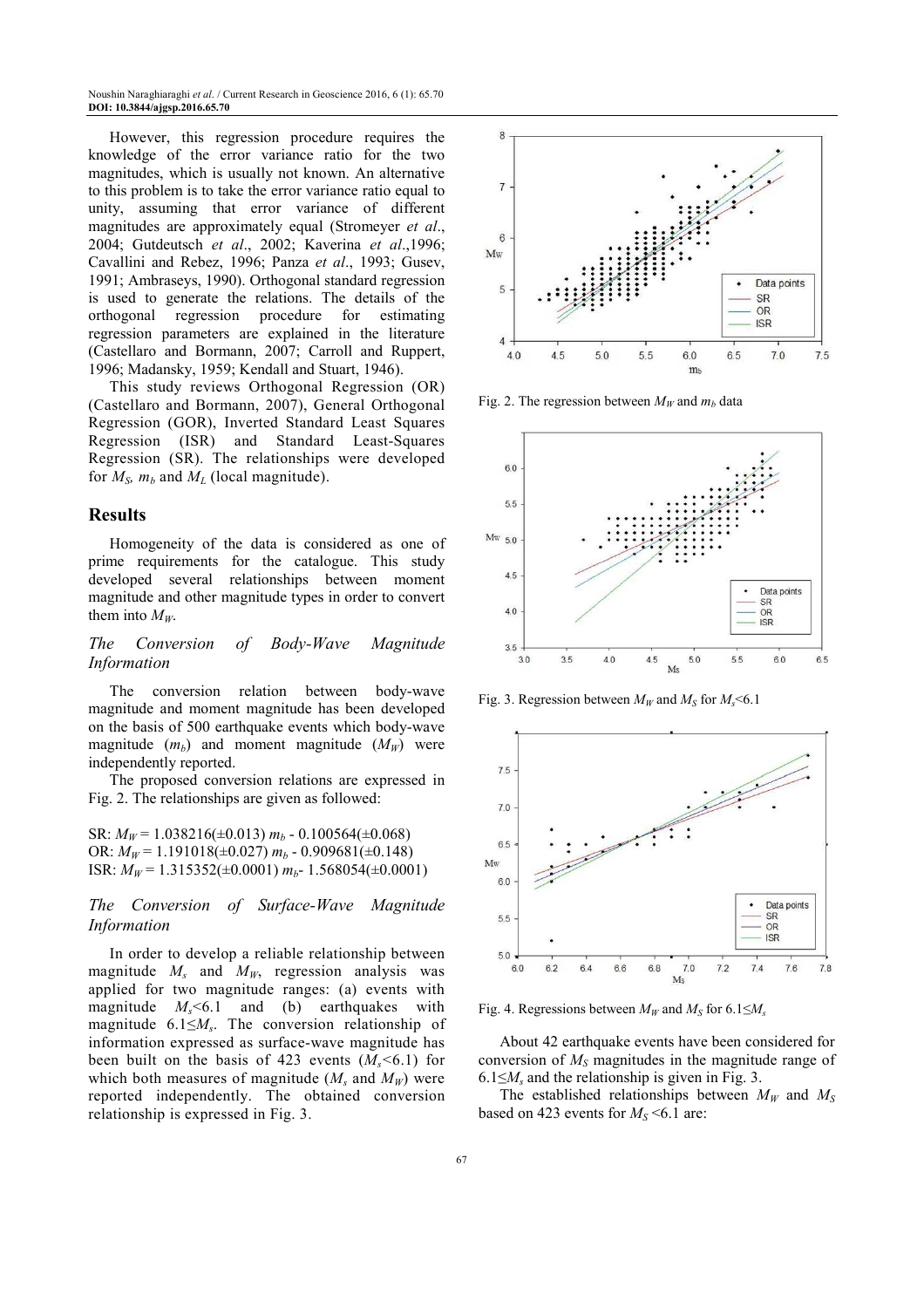SR:  $M_W$  = 0.545821( $\pm$ 0.013)  $M_S$  + 2.559413( $\pm$ 0.066) OR:  $M_W$  = 0.667339( $\pm$ 0.029)  $M_S$  + 1.942052( $\pm$ 0.158) ISR:  $M_W$  = 0.998898( $\pm$ 0.0001)  $M_S$  + 0.257606( $\pm$ 0.0001)

For conversion of higher *MS* magnitudes in the magnitude range  $6.1 \leq M_s \leq 7.4$ , we considered 42 events and the relationships are given as followed Fig. 4:

SR:  $M_W$  = 0.834312( $\pm$ 0.043)  $M_S$  + 1.002939( $\pm$ 0.288) OR:  $M_W$  = 0.974457( $\pm$ 0.086)  $M_S$  + 0.059964( $\pm$ 0.568) ISR:  $M_W$  = 1.145546( $\pm$ 0.046)  $M_S$  - 1.091219( $\pm$ 0.307)

#### *The Conversion of Local Magnitude Information*

About 362 earthquake events of the compiled catalogue with information in local magnitude scale (*ML*) and moment magnitude scale  $(M_W)$  were available. However, the relationships for the conversion have been built based on them. The proposed conversion relationships between  $M_L$ - $M_W$  are expressed in Fig. 5.

SR and ISR relationships are also plotted along with OR to illustrate the differences of using these methods. The established relationships between  $M_W$  and  $M_L$  based on 362 events are:

SR:  $M_W$  = 0.625359( $\pm$ 0.020)  $M_L$  + 2.229484( $\pm$ 0.088) OR:  $M_W$  = 0.913323( $\pm$ 0.054)  $M_L$  + 0.949395( $\pm$ 0.271) ISR:  $M_W$  = 1.416868( $\pm$ 0.0001)  $M_L$  - 1.289013( $\pm$ 0.0001)

Castellaro and Bormann (2007) suggested calculating OR, SR and ISR. Their study presented that if slope of OR lies in the angular midst between slope of SR and slope of ISR and slope of OR≈1, then slope of OR is the best regression because in this case, slope of OR is equal to slope of GOR so in this study for all magnitudes slope of OR were considered as the best regression. In order to create a uniform catalogue in terms of magnitude, if is available must use, otherwise, one of the calculated equations must be used to convert to moment magnitude (Karimiparidari *et al*., 2013).



Fig. 5. Regression between  $M_L$  and  $M_W$  data

#### **Discussion and Conclusion**

The new seismic event catalogue contains data from the third millennium BC to 2014. Orthogonal Regression (OR) method was applied to develop several relationships between different types of magnitudes in order to standardize catalogue in terms of magnitude.

Scordilis (2006) investigated empirical global relations converting,  $m_b$  and  $M_s$  to moment magnitude and Karimiparidari *et al*. (2013) developed relations to convert  $m_h$ ,  $M_s$ ,  $M_N$  and  $M_L$  into moment magnitude in Iran.

Comparing the results of the present study with a similar investigation done by (Scordilis, 2006; Karimiparidari *et al.*, 2013) for  $m_b$  and  $M_s$  to  $M_w$  and only with (Karimiparidari *et al.*, 2013) for  $M_L$  to  $M_W$ have been shown in Fig. 6 to 8.

Generally, result of linear regression models in this study is properly similar with the other studies for  $M_W$ via  $M<sub>S</sub>$  conversion but for  $M<sub>W</sub>$  via  $m<sub>b</sub>$  the results are significantly different and it can be clearly seen that new relations are more similar to Karimiparidari *et al*. (2013). The new relationship yields slightly lower  $M_W$ . The differences between the results of this study beside other studies might be because of using different methods or different magnitude ranges.

Figure 8 shows that the  $M_L$ - $M_W$  curves are significantly different and the new relationship yields slightly higher.

As the procedures and priorities are established, updating this catalog should be a straightforward task. There was a lack of sufficient evidence about some historical events, so they were omitted. A future study on Iranian historical earthquakes to consider probable fake events is also recommended.



Fig. 6. Result comparison of this study with  $M_W$  versus  $m_b$ obtained by (Scordilis, 2006; Karimiparidari *et al*., 2013)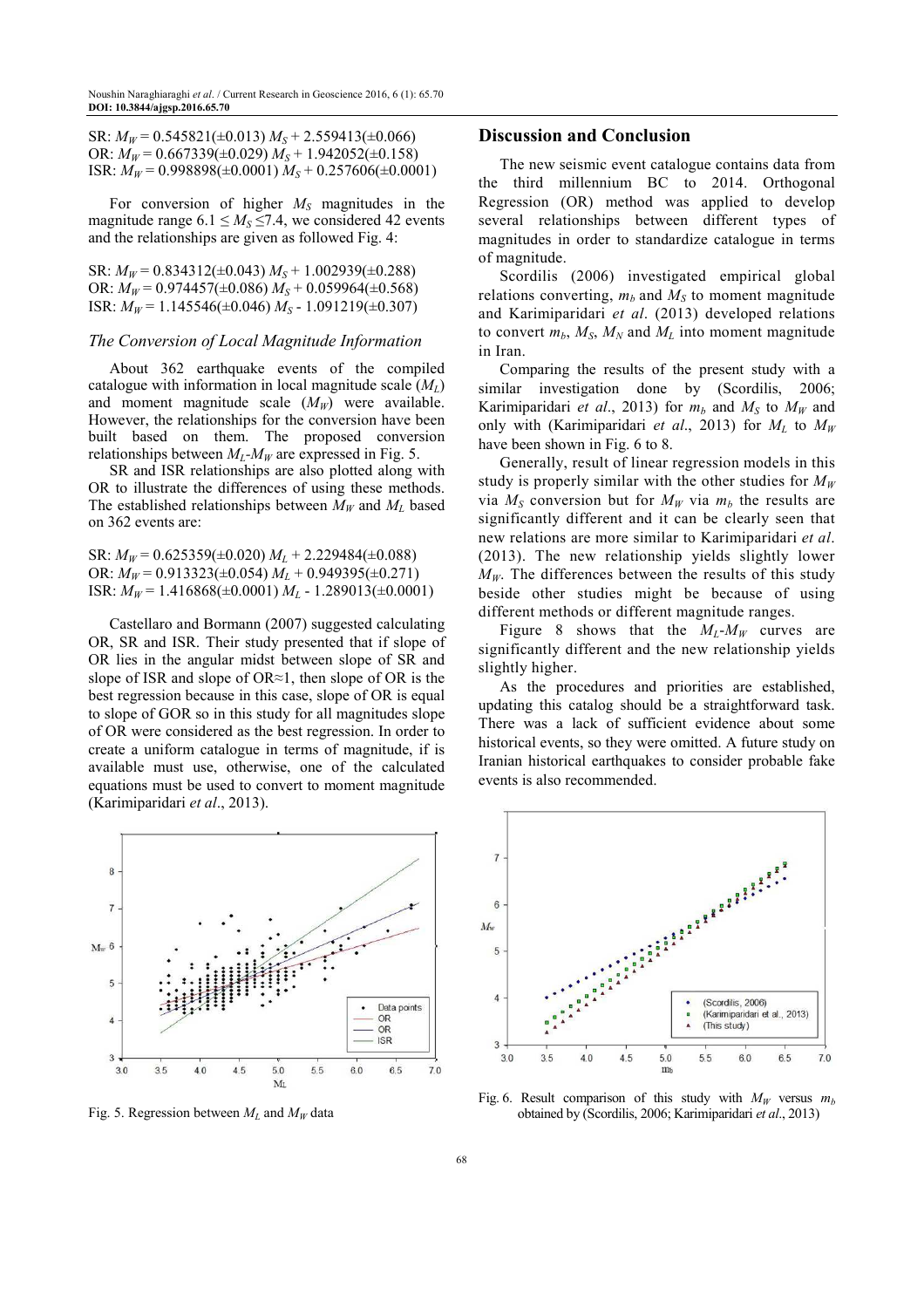

Fig. 7. Comparison result of this study with  $M_W$  versus  $M_S$ obtained by (Scordilis, 2006; Karimiparidari *et al*., 2013) for  $3 \le M_s \le 6.1$ 



Fig. 8. Comparison result of this study with  $M_W$  versus  $M_L$ and Karimiparidari *et al*. (2013)

# **Acknowledgement**

Researchers are grateful to University Science Malaysia for support this research.

## **Author's Contributions**

**Noushin Naraghiaraghi:** Designed the study, collected data, made the interpretation and wrote the manuscript.

**Mohd Nawawi:** Collected data and made the interpretation and edited the manuscript.

**Syed Mustafizur Rahman:** Wrote the manuscript. **Ali Beitollahi:** Collected data. **Rosli Saad:** Wrote the manuscript.

**Samieh Joneidi:** Collected data.

#### **Ethics**

This article is original. All authors have read and approved the manuscript and no ethical issues involved.

#### **References**

- Ambraseys, N.N. and C.P. Melville, 1982. A History of Persian Earthquakes. 1st Edn., Cambridge University Press, Cambridge, ISBN-10: 52124112X, pp: 236.
- Ambraseys, N.N., 1990. Uniform magnitude reevaluation of European earthquakes associated with strong-motion records. Earthquake Eng. Structural Dynamics, 19: 1-20. DOI: 10.1002/eqe.4290190103
- Berberian, M., 1994. Natural Hazards and the First Earthquake Catalogue of Iran. 1st Edn., International Institute of Earthquake Engineers and Seismology, pp: 603.
- Bird, P. and Y.Y. Kagan, 2004. Plate-tectonic analysis of shallow seismicity: Apparent boundary width, beta, corner magnitude, coupled lithosphere thickness and coupling in seven tectonic settings. Bull. Seismol. Soc. Am., 94: 2380-2399. DOI: 10.1785/0120030107
- Carroll, R. and D. Ruppert, 1996. The use and misuse of orthogonal regression in linear errors-in-variables models. Am. Statist., 50: 1-6. DOI: 10.1080/00031305.1996.10473533
- Castellaro, S. and P. Bormann, 2007. Performance of different regression procedures on the magnitude conversion problem. Bull. Seismol. Society Am., 97: 1167-1175. DOI: 10.1785/0120060102
- Cavallini, F. and A. Rebez, 1996. Representing earthquake intensity-magnitude relationship with a nonlinear function. Bull. Seismol. Society Am., 86: 73-78.
- Das, R., H.R. Wason and M.L. Sharma, 2012. Homogenization of earthquake catalog for northeast India and adjoining region. Pure Applied Geophys., 169: 725-731. DOI: 10.1007/s00024-011-0339-6
- Gusev, A.A., 1991. Intermagnitude relationships and asperity statistics. Pure Applied Geophys., 136: 515-527. DOI: 10.1007/BF00878585
- Gutdeutsch, R., D. Kaiser and G. Jentzsch, 2002. Estimation of earthquake magnitudes from epicentral intensities and other focal parameters in Central and Southern Europe. Geophys. J. Int., 151: 824-834. DOI: 10.1046/j.1365-246X.2002.01804.x
- Jarahi, H., N. Naraghiaraghi and M. Nadalian, 2016. Short period spectral acceleration zonation of tehran a comparison between slip and activity rates data's. Am. J. Geosci. DOI: 10.3844/ofsp.10450
- Joshi, G.C. and M.L. Sharma, 2008. Uncertainties in the estimation of *M*max. J. Earth Syst. Sci., 117: 671-682. DOI: 10.1007/s12040-008-0063-5
- Kagan, Y.Y., 2002a. Seismic moment distribution revisited: II. Moment conservation principle. Geophys. J. Int., 149: 731-754. DOI: 10.1046/j.1365-246X.2002.01671.x